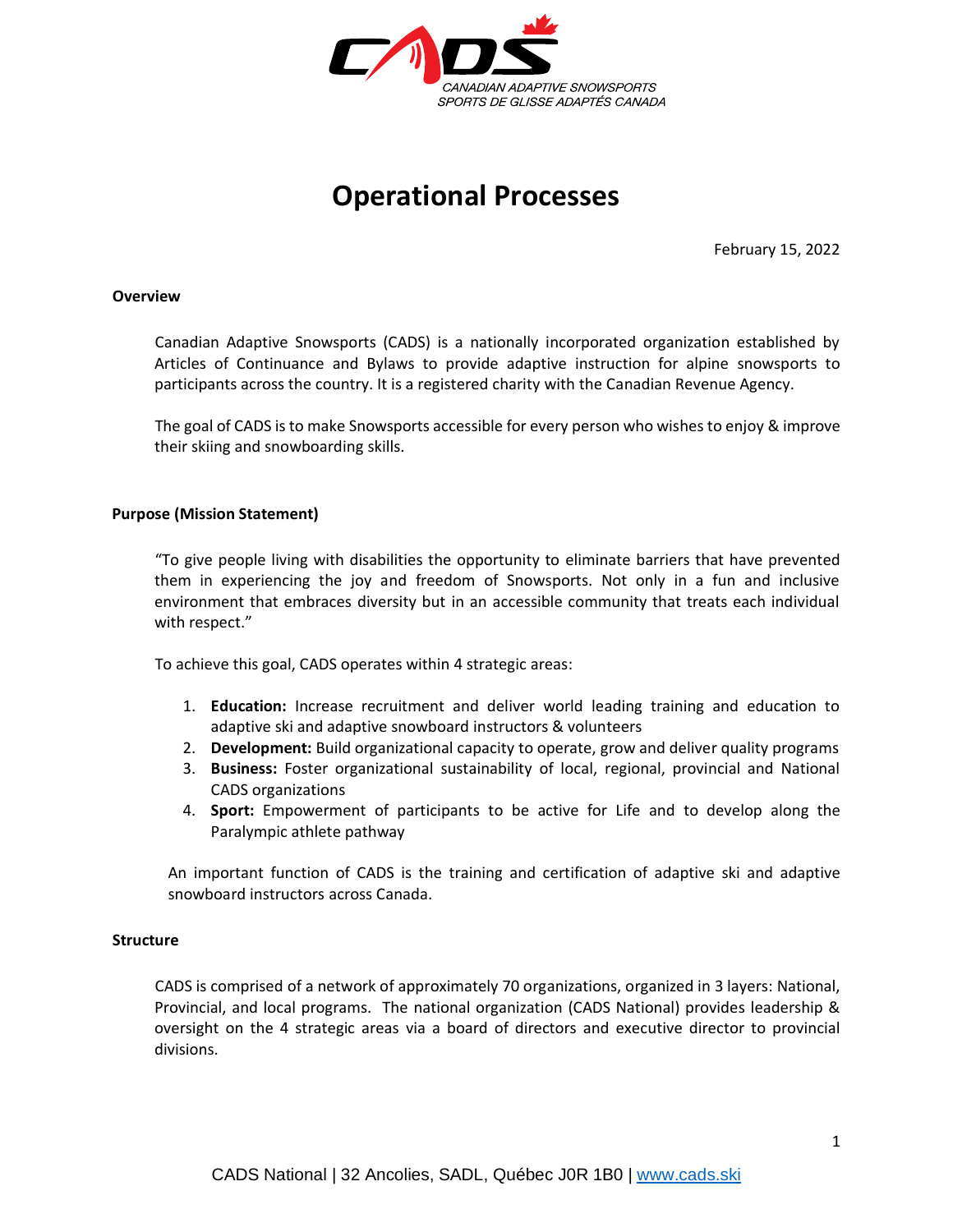

There are 10 provincial divisions covering various geographical regions across the country. They are: BC, AB, SK, MAN, ON, NCD, QC, NB, NS, NFLD. Each division has its own board of directors and maintains the autonomy to operate in the way that best suits their needs. Contained within each division are the local programs at various ski & snowboard resorts. In most cases, programs run as separate entities from the division and are responsible for their own operations, inventory, and fundraising. In some cases, local programs operate as part of the provincial division. Programs send candidates to national and divisional training programs to receive certifications based on the national training standards.

Each CADS organization makes their own decision on how to deploy their resources to serve their members by offering yearly, monthly, weekly, or ad hoc programming with a range of levels of certifications held by their instructors.

#### **Organigram**

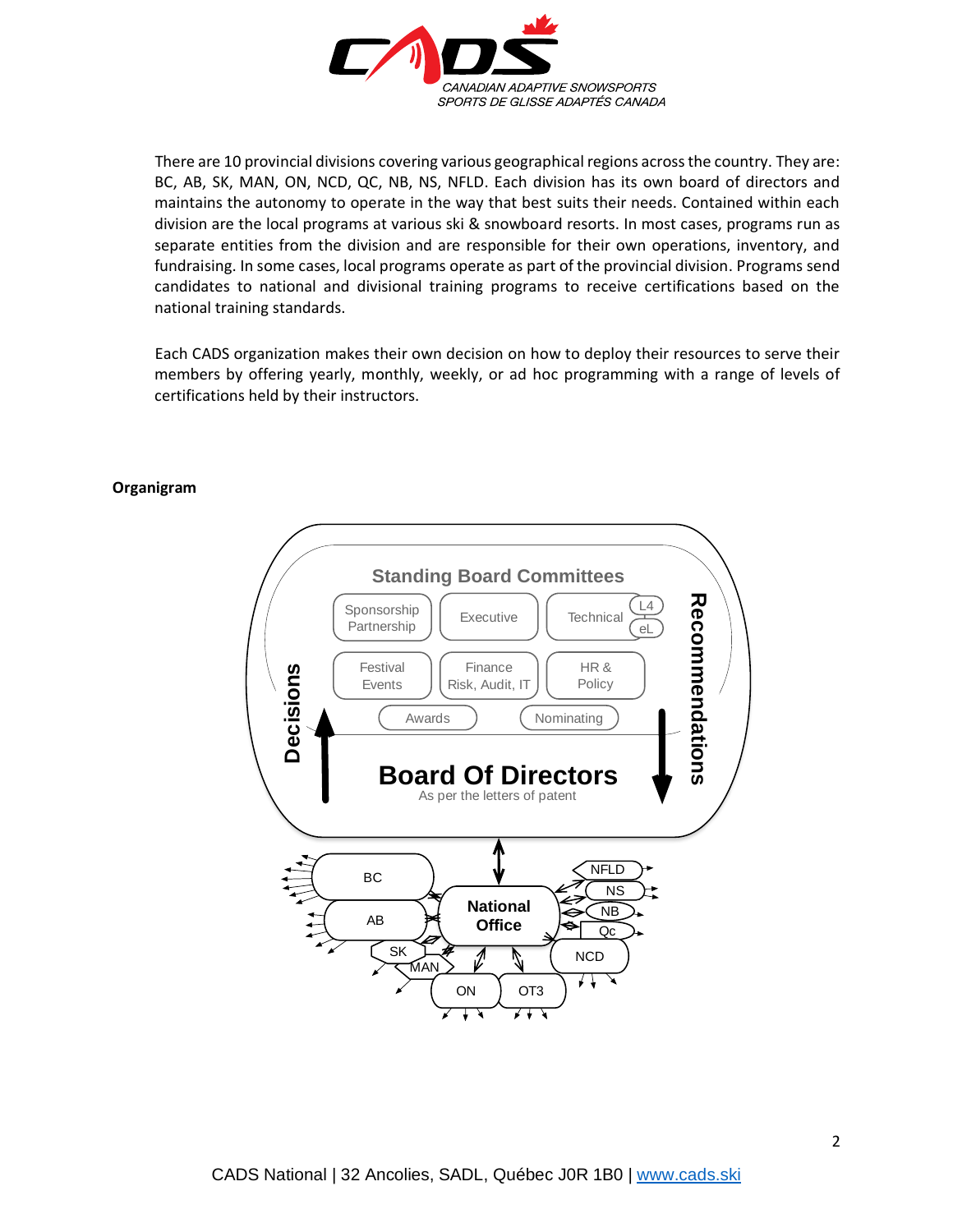

### **CADS National Board of Directors (BoD)**

The board consists of a maximum of seven volunteer voting directors nominated by the membership and elected by the membership for a 3-year term and can serve a maximum of two consecutive terms. Representational balance is attempted by accepting nominations on a regional basis considering the maximum number of 2 members from a division. Annually, the Board can nominate a voting member, recommended by the Technical Committee, as an additional director for a 1-year term (Bylaw's article 5.2(c)).

The BoD has the legal responsibility and liability for CADS and sets the policy, risk management, financial and fiscal management. The BoD approval is required for actions affecting these responsibilities. In the Bylaws the Board of Directors has an Executive consisting of the President, Vice President, Secretary and Treasurer (Bylaw's article 5.8) to advise the board and provide guidance for policy or decision making (see Bylaws for specific duties).

To perform more complex/technical tasks, the BoD has several standing committees that are accountable to the Board and the board may appoint ad hoc or sub-committees, from time to time, to deal with specific tasks. In addition, special projects may be assigned or contracted and employ volunteer or paid project managers accountable to the Board and under the direction of the National Office or committee as identified in their contracts or TOR.

### **8 Standing Committees**

The standing committees responsible to the BoD include the following (see each committee Terms of Reference [TOR] for specific responsibilities):

#### **1. Executive**

For day-to-day management of CADS issues for the board within budget and policy, the President has a standing Executive Sub-Committee with the Vice President, Executive Director, and Operations Manager for implementation of CADS strategic priorities, policies and dealing with issues identified by the CADS National Office or President (Bylaw's article 5.9).

#### 2. **Technical Committee (TC)**:

Make recommendations to the Board and is responsible for the function of training and certifying of adaptive ski and snowboard Instructors.

The TC has an expert Level 4 group available to assist and advise on technical content and has an expert group advising on eLearning initiatives.

The TC will act as Project Director (PD) for training, certification & education projects and liaise with the contracted or volunteer Project Managers (PM). For projects in conception phase the PD will have the lead until transition to the execution phase, when the PM will have the lead.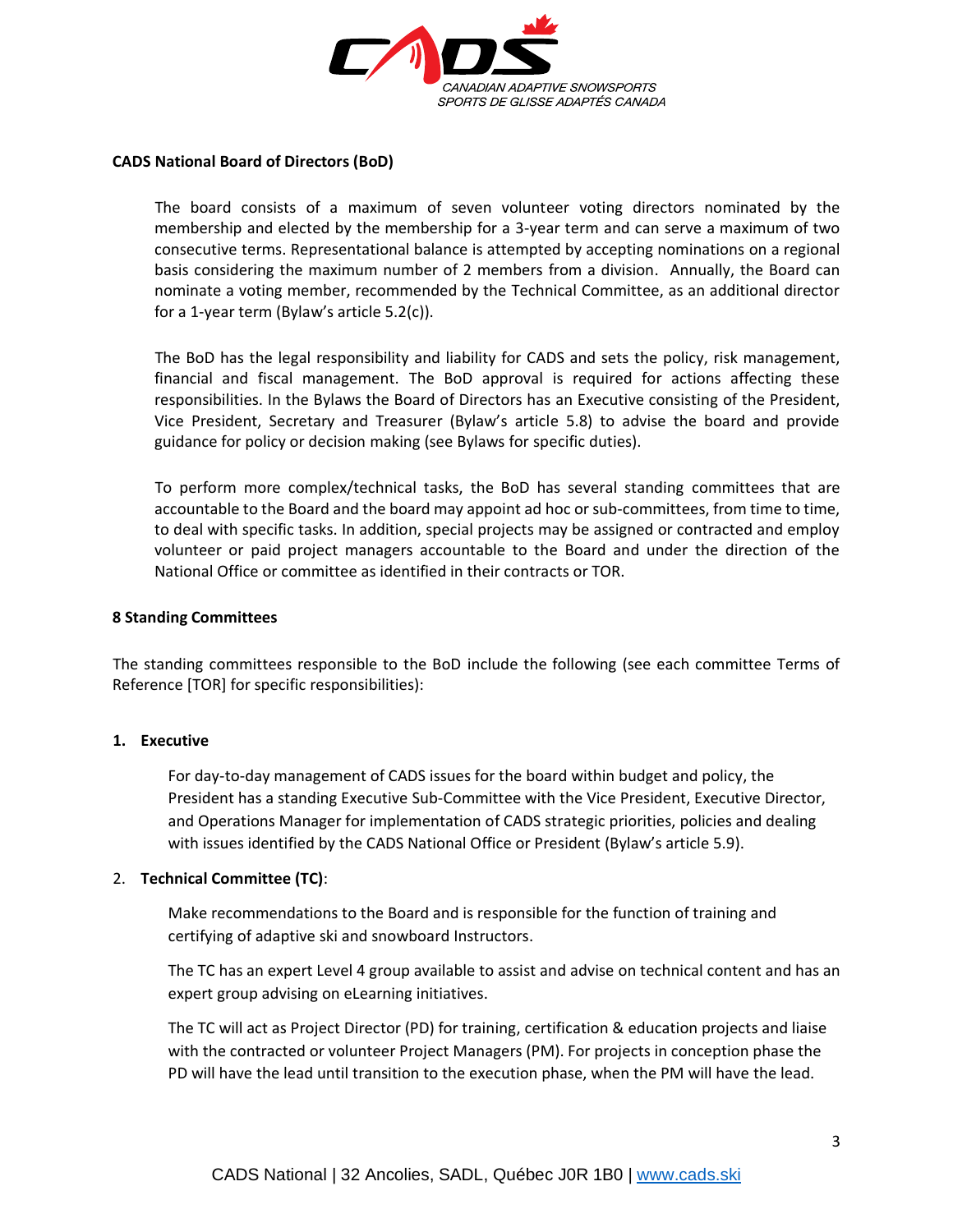

### **3. Human Resources & Policies Committee (HRPC):**

Make recommendations to the board for policies that affect members such as Bylaws, Terms of Reference, Safe sport, Code of Conduct, etc

## **4. Financial Audit & Risk Committee (FARC):**

Make recommendations to the Treasurer and the BoD on CADS finances and budget preparation. Conducts risk analysis on budget and policy that may affect finances and liability.

## 5. **Sponsorship & Partnership Committee (SPC**):

Make recommendations to the BoD on how to foster organizational sustainability of local, regional, provincial, and national CADS organizations. Provides advice on how to raise and direct significant funds to help CADS organizations reach their goals.

## **6. Festival and Events Committee:**

Makes recommendations to the Bod for the planning and execution of the annual ski & Snowboard festival and all events organized by Cads National

## **7. Awards Committee**

Reviews and selects nominated CADS members for the annual awards

# **8. Nominating Committee**

Reviews and selects nominated CADS members to be candidates for the election to the national board of directors

# **CADS National Office**

The CADS Board executes policy and procedures through a National Office (home office) maintained by an Executive Director and Operations Manager (virtually). The CADS office is the central communications and management hub between the Board and the Divisions, programs, members, other sports organizations, and the public, for the delivery/coordination of CADS strategic priorities, policies and procedures or information. The ED should be the first point of contact for questions on Board activities and management decisions. The CADS national office is responsible to the Board.

#### **Executive Director (ED):**

A contracted non-voting member of the Board who manages the National Office and acts as the Board's representative for the execution of strategic priorities, policy, procedures, and finances on a day-to-day basis for CADS. The ED is also the conduit of communications and advice between the Board, the Divisions, committees, projects, CADS members, contracted services, and the public. The ED is also a member of the Executive sub-committee to gather information and advise the President or Executive Committee on CADS issues.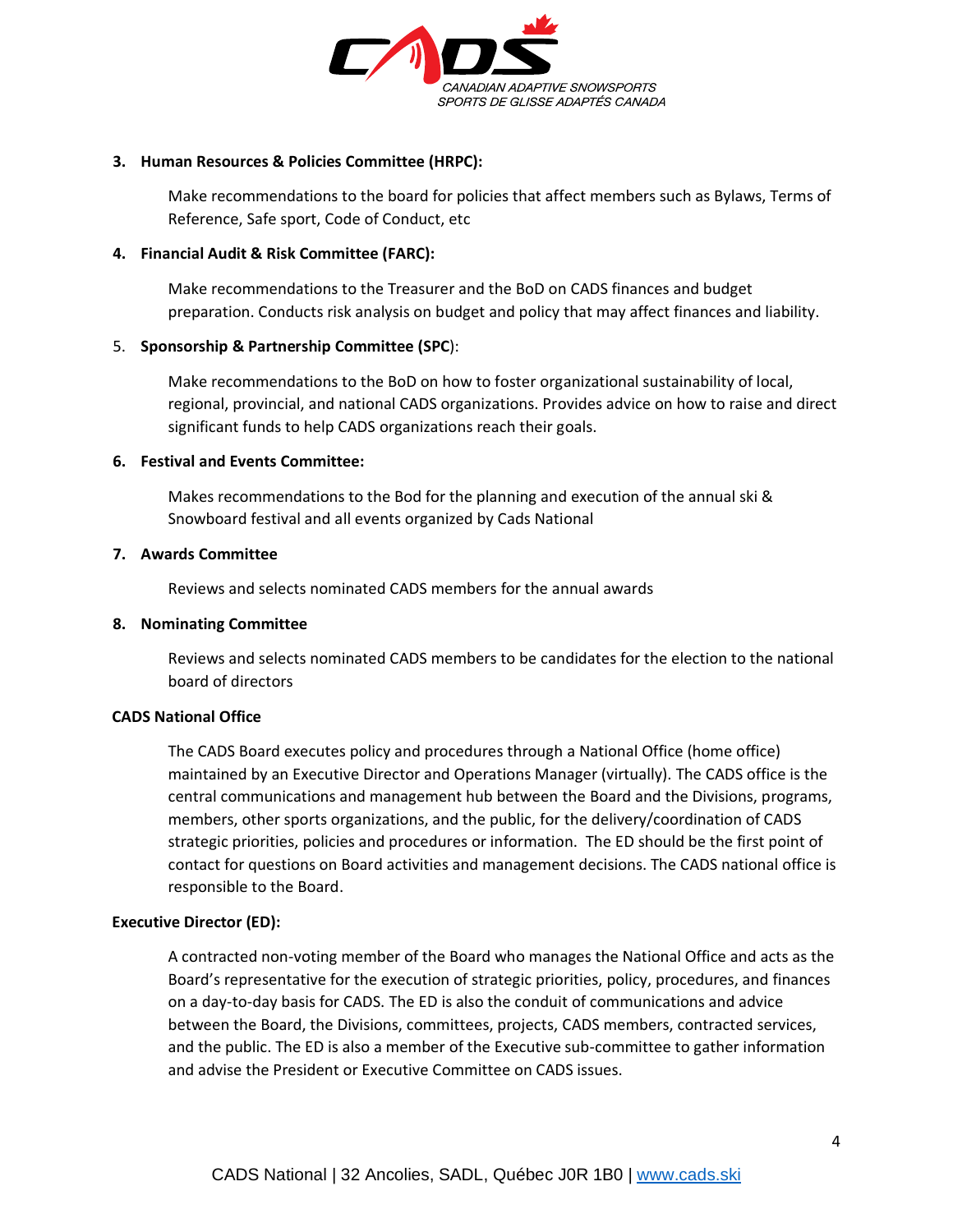

# **Operations Manager (OM):**

A contracted non-voting member of the National Office who acts as a communications facilitator and daily operations manager for the ED. The OM manages: CADS accounting, the IT infrastructure including Data Base, web site, SnowLine, and social media; communications platforms including national meeting minutes; and file management including tracking/organizing instructor certification and course management. The OM acts as an adviser to the ED and board when required. The OM is also a member of the Executive sub-committee to gather information and advise the President or Executive Committee on CADS issues.

## **Annual General Meeting AGM)**

The AGM of the Association shall be held in Canada each year at a time and place chosen by the Board of Directors (Bylaws article 8). Annual Reports at the AGM include the President's, Financial, Divisions', ED's, and Committees'. Quorum is 20 members present. The CADS nominations committee will seek out nominations from Divisions for board members prior to the AGM for election as required to fill positions. The election results for the new Board are announced at the AGM.

#### **Decision Making Process**

The CADS Board makes decisions to fulfill its goal, pupose and strategic focus based on recommendations as required from subject matter experts (SME) in committees, a risk assessment made by the FARC, and with advice from the National Office (ED and OM). Whenever possible stake holder advice is taken into consideration prior to final implementation of policy or financial decision if there is likely to be an impact on the stake holders. The final decisions that are not unanimous are made by a simple majority vote of the Board with a tie decision being made by the president. Most day-to-day decisions & actions within policy and budget for stake holders are made by the ED on behalf of the board. The BoD decision or policy process is in five phases and may take a month or more to complete for complex policies as follows:

- 1. **Initiation Phase**. ED, President or board members, or committees identify strategic goals, policy or decisions (financial or liability issues) required by the board and make a presentation of the recommendation with supporting arguments. Divisions can make presentations through the ED. Preliminary analysis is made by the board.
- 2. **Consultation Phase**. Decisions may require consultations with SME in committee for recommendations. An ad hoc committee may be formed for additional information. Once a strawman objective, policy or decision can be made it is passed to the FARC for preliminary risk analysis.
- 3. **Stakeholder Review Phase**. When stakeholder impact is identified the decision/policy should be reviewed by stakeholders for their assessment and recommendations.
- 4. **Consolidation Phase**. All inputs are assessed, and adjustments made by the National Office and BoD , then action plan is sent to FARC for final risk assessment. Based on FARC assessment, a final decision made by the BoD and communication guidance is provided.